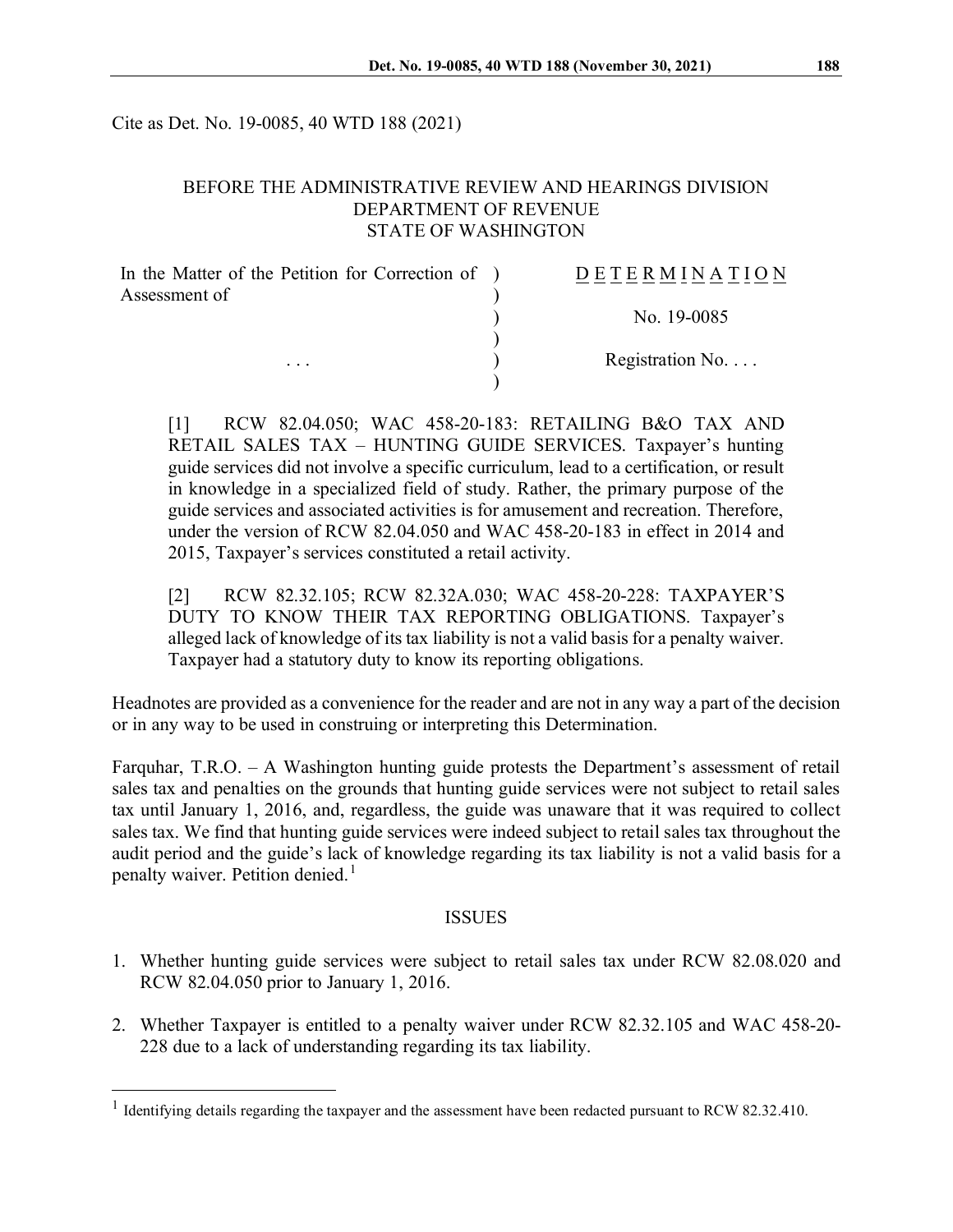### FINDINGS OF FACT

("Taxpayer") is a Washington hunting guide. Taxpayer registered its business with the state of Washington in 2010. Between 2014 and 2016, Taxpayer offered guided big-game hunting excursions in Washington and [out-of-state].

In April of 2018, the Department's Audit Division ("Audit") began a review of Taxpayer's books and records for the period of January 1, 2014, through December 31, 2016 ("the Audit Period"). Audit found that Taxpayer did not report any income or file tax returns during the Audit Period. Audit reviewed Taxpayer's federal income tax returns, profits and loss statements, and bank records and determined that Taxpayer's gross receipts in Washington during the Audit Period totaled \$ . . . .<sup>[2](#page-1-0)</sup> Audit assessed business and occupation ("B&O") tax and retail sales tax on the unreported amounts and, on September 24, 2018, issued an assessment in the amount of \$ . . . ("the Assessment"). The Assessment is comprised of \$... in taxes (as detailed in the table below), a \$ . . . assessment penalty, \$ . . . in delinquent penalties, and \$ . . . in interest.

| <b>Tax Year</b> | <b>B&amp;O</b> Tax      | <b>Retail Sales</b><br><b>Tax</b> | <b>Small Business</b><br><b>Credit</b> | <b>Total</b>            |
|-----------------|-------------------------|-----------------------------------|----------------------------------------|-------------------------|
| 2014            | $\ddotsc$               | $\cdot$ $\cdot$ $\cdot$           | D<br>$\cdot$ $\cdot$ $\cdot$           | $\cdot$ $\cdot$ $\cdot$ |
| 2015            | $\cdot$ $\cdot$ $\cdot$ |                                   | D                                      | .                       |
| 2016            | $\cdot$ $\cdot$ $\cdot$ | $\cdot$ $\cdot$ $\cdot$           |                                        | .                       |
|                 |                         |                                   | <b>Total</b>                           |                         |

On October 15, 2018, Taxpayer submitted a timely petition for review. Taxpayer protests the \$... in retail sales tax assessed on its services in 2014 and 2015, as well as the "late penalty," which we understand includes the full amounts of both the assessment and delinquent penalties. *See* Taxpayer's October 15, 2018 Review Petition Letter ("the October Letter"). Taxpayer does not protest the taxes assessed in 2016. Taxpayer argues that its services in 2014 and 2015 were not subject to retail sales tax because the "effective date of the taxes-amusement, recreation, and physical fitness services was not ratified into law until 1/1/2016." *Id*. Taxpayer also argues that it "was unaware that [it] was required to collect sales tax as a hunting guide" and that it "did not have professional accounting guidance and did not realize [it] needed to file a Washington excise return." *Id*.

On January 21, 2019, Taxpayer submitted an additional letter in support of its petition ("the January Letter"). In the January Letter, Taxpayer states that it "requested a letter ruling to determine the tax classification of hunting excursions." *See* the January Letter. Taxpayer asserts that the ruling held that "the retailing classification [for hunting guide services] began January 1 of 2016." *Id*. Taxpayer attached a copy of the letter ruling, which shows that on May 4, 2017, Taxpayer made the following request to the Department: "[Taxpayer] provides big-game hunting excursion (sic) in Washington and Idaho. We would like a ruling on whether they should be classified as retailing B&O tax/retail sales tax or other services." On May 15, 2017, the Department's responded with the following:

<span id="page-1-0"></span><sup>&</sup>lt;sup>2</sup> Taxpayer earned \$ . . . in 2014, \$ . . . in 2015, and \$ . . . in 2016. Taxpayer also earned \$ . . . in 2016 that was attributed to [out-of-state] and included in the Assessment.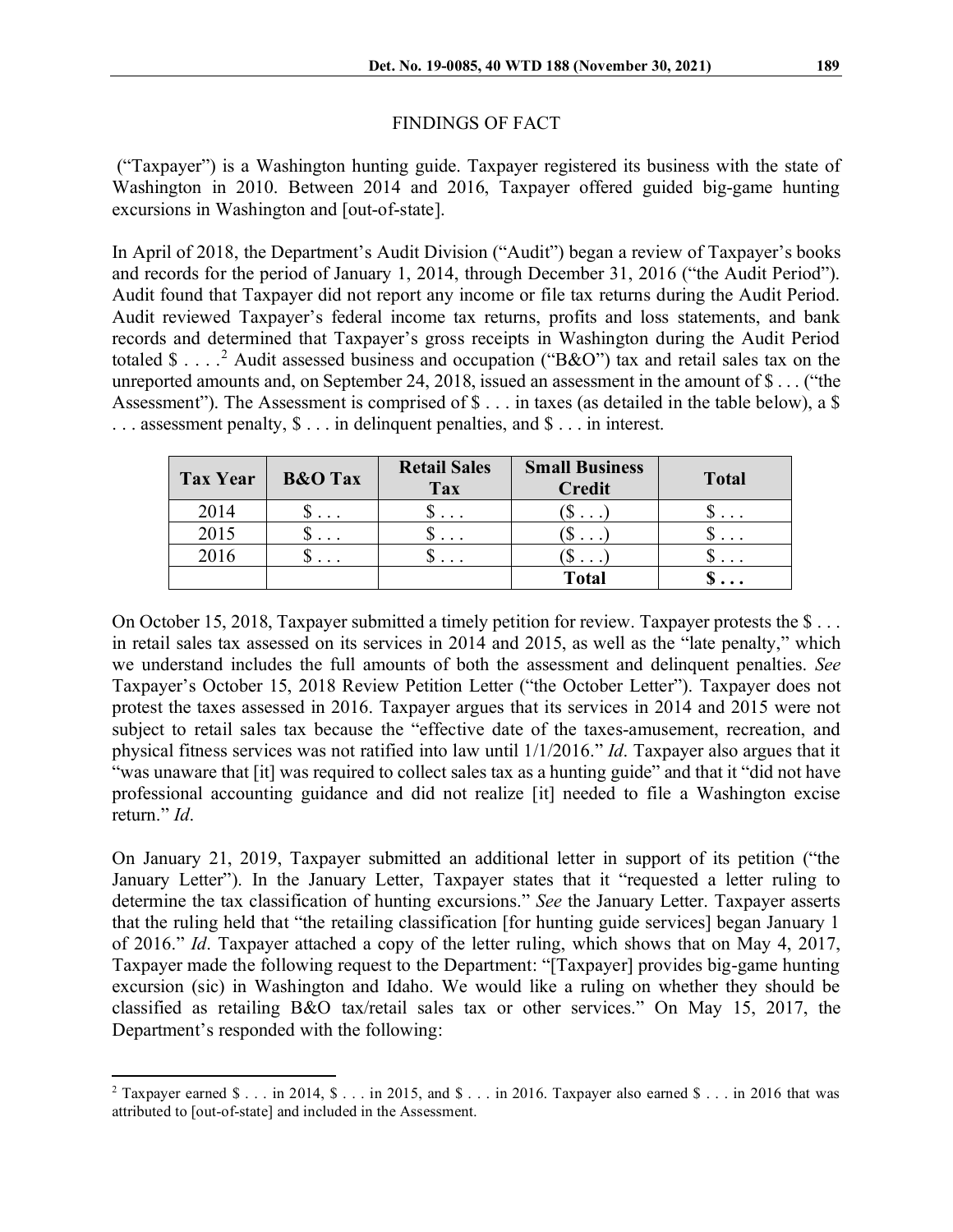Beginning January 1, 2016, charges for guided hunting is (sic) subject [to] business and occupation (B&O) tax under the *retailing* classification and retail sales tax must be collected from your customers, when the hunting occurs in Washington.

See our web page Recreation Services at a Glance for a list of all the activities that are considered retail sales effective January 1, 2016. Also, see our online Guided Hunting and Fishing Trips guide.

(Emphasis in original.)

## ANALYSIS

### *1. Taxability of Hunting Guide Services*

Generally, retail sales tax is imposed upon all retail sales in Washington. RCW 82.08.020. When a seller makes a retail sale, it is obligated to collect retail sales tax and remit the funds to the state. RCW 82.08.050(1). If the seller fails to collect the tax or, having collected the tax, fails to remit it to the Department, the seller is liable to the state for the amount of the tax, regardless of "whether such failure is the result of the seller's own acts or the result of acts or conditions beyond the seller's control[.]" RCW 82.08.050(3).

The types of services subject to retail sales tax are described in RCW 82.04.050. RCW 82.04.050 has been amended a number of times since its inception but, between 1961 and 2015, it contained language substantially similar to the following:  $3$ 

The term "sale at retail" or "retail sale" includes the sale of or charge made for personal, business, or professional services including amounts . . . received by persons engaging in the following business activities:

(a)(i) Amusement and recreation services including but not limited to golf, pool, billiards, skating, bowling, ski lifts and tows, day trips for sightseeing purposes, and others, when provided to consumers.

Former RCW 82.04.050(3), *amended by* Laws of 2015, ch. 169, § 1.

WAC 458-20-183 is the Department's Rule that interprets and applies RCW 82.04.050 to a number of services and activities. The version of WAC 458-20-183 ("Rule 183") in effect in 2014 and 2015 defined "amusement and recreation services" as follows:

(b) "Amusement and recreation services" include, but are not limited to: Golf, pool, billiards, skating, bowling, swimming, bungee jumping, ski lifts and tows, basketball, racquet ball, handball, squash, tennis, and all batting cages. "Amusement and recreation services" also include the provision of related facilities such as basketball courts, tennis courts, handball courts, swimming pools, and

<span id="page-2-0"></span><sup>&</sup>lt;sup>3</sup> Historical versions of RCW 82.04.050 are available at: https://app.leg.wa.gov/RCW/default.aspx?cite=82.04.050 and http://leg.wa.gov/CodeReviser/Pages/session\_laws.aspx.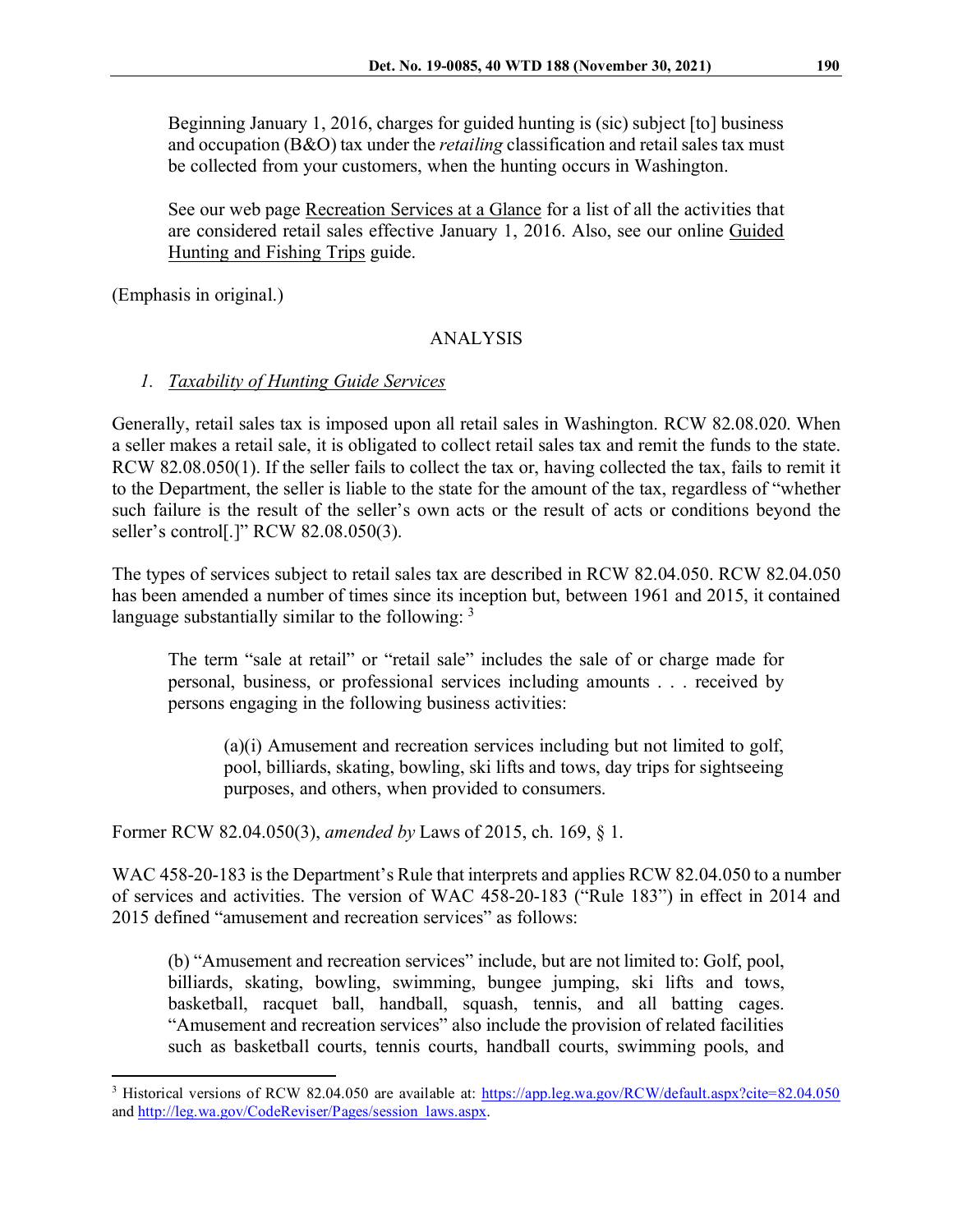charges made for providing the opportunity to dance. *The term "amusement and recreation services" does not include instructional lessons to learn a particular activity such as tennis lessons, swimming lessons, or archery lessons.*

. . .

(m) "Sale at retail" or "retail sale" include the sale or charge made by persons engaged in providing "amusement and recreation services" and "physical fitness services" as those terms are defined in (b) and (l) of this subsection. *The term "sale at retail" or "retail sale" does not include* . . . *the sale of or charge made for instructional lessons*, . . .

#### Former WAC 458-20-183(2) (emphasis added).

Thus, under those versions of RCW 82.04.050 and Rule 183, an analysis of whether recreational services were subject to retail sales tax depended largely on whether the activity was for "amusement and recreation" or "instruction." In Det. No. 13-0217, 33 WTD 130 (2014), we specifically addressed whether guided hunting services constitute "amusement and recreation" under that framework. In that case, the taxpayer charged customers a daily fee for duck and goose hunting on the taxpayer's property. *Id*, at 131. The charges included guide services, the provision of blinds and decoys, instructions on the hunt, safety instructions, and the opportunity to hunt. *Id*. The taxpayer in that case argued that its services amounted to "instruction" because the purpose of the guide's services was to teach hunters how to hunt ducks and geese. *Id*, at 132. However, we found that:

Daily charges customers pay Taxpayer for hunting water fowl do not involve a specific curriculum, lead to a certification, or result in knowledge in a specialized field of study. Rather, the primary purpose of the guide services and associated activities that taxpayers charge their customers for are for amusement and recreation services (i.e., the sport of hunting water fowl), and are therefore subject to retail sales tax.

*Id*, at 136.

Effective January 1, 2016, the legislature amended RCW 82.04.050 through House Bill 1550 ("HB 1550"). The legislature's stated goal in amending RCW 82.04.050 was "simplifying the taxation of amusement, recreation, and physical fitness services." H.B. 1550, 64<sup>th</sup> Leg., Reg. Sess. (Wa. 2015). The amendment removed the language from RCW 82.04.050(3) quoted above and, instead, added a number of specific activities that were subject to retail sales tax. The portion of the current statute relevant to the case at hand reads as follows:

(a) The term "sale at retail" or "retail sale" includes amounts charged, however labeled, to consumers to engage in any of the activities listed in this subsection (15)(a), including the furnishing of any associated equipment or, except as otherwise provided in this subsection, providing instruction in such activities,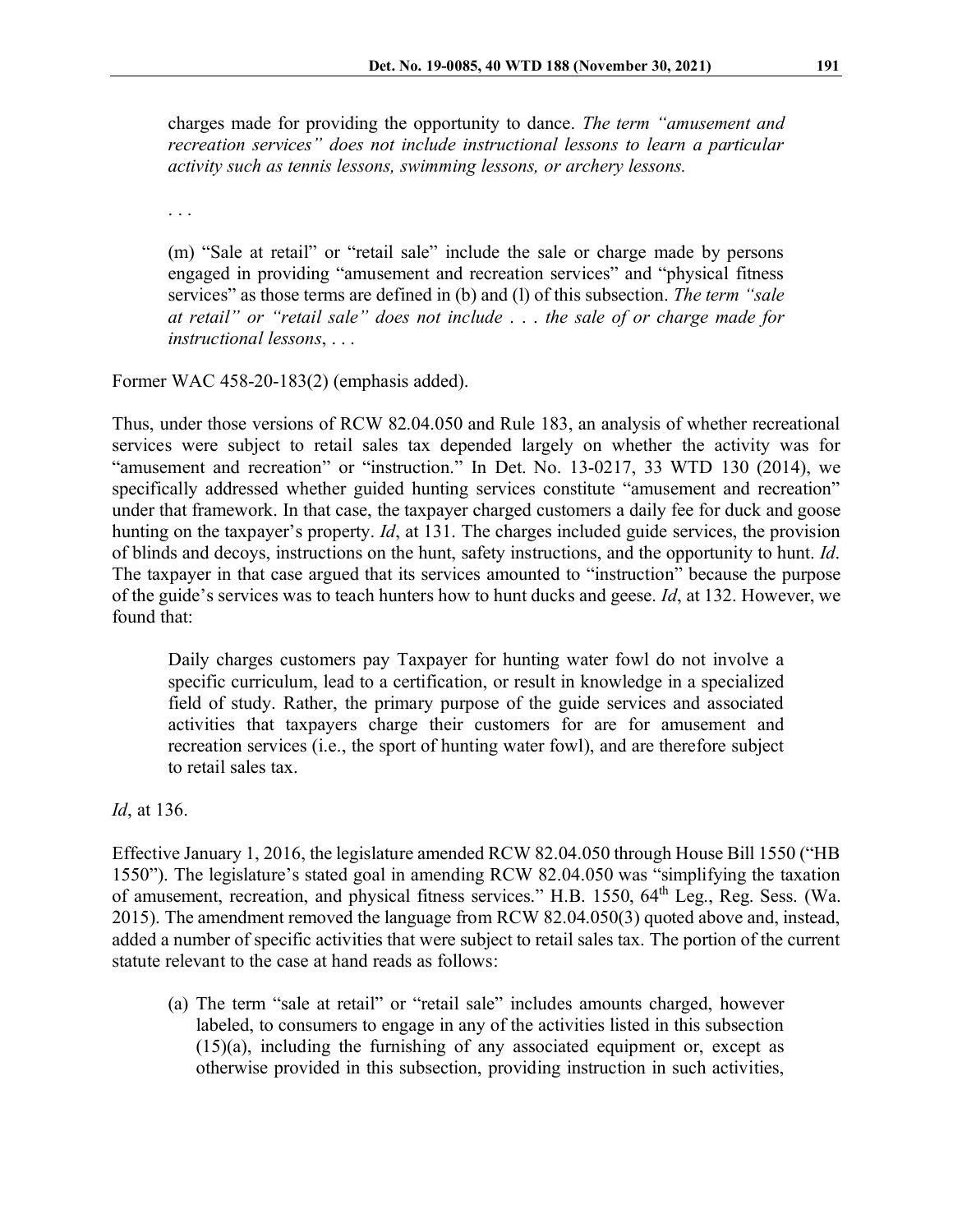where such charges are not otherwise defined as a "sale at retail" or "retail sale" in this section:

. . .

(xii) Guided hunting and hunting at game farms and shooting preserves, except that hunting contests and license fees imposed by a government entity are not a retail sale under this subsection;

#### RCW 82.04.050(15)(a).

In response, the Department also amended Rule 183. The language from the former Rule 183 quoted above was removed and, similar to the revisions to RCW 82.04.050, a list of specific "retail recreational services and activities" was added in its place. Under Rule 183's current form, gross income received from "guided hunting and hunting at game farms and shooting preserves" is subject to retailing B&O tax and retail sales tax. WAC 458-20-183(6)(i).

Here, Taxpayer argues that its services were not subject to retail sales tax under the 2014 and 2015 version of RCW 82.04.050. This argument directly conflicts with our holding in 33 WTD 130 and none of Taxpayer's arguments serve to distinguish its circumstances from that case. Taxpayer provided guided hunting services, which, based on the evidence before us, did not include any instructional activities as defined by the version of Rule 183 in effect at the time. Thus, we find that Taxpayer's services are indeed subject to retail sales tax throughout the entirety of the Audit Period. While Taxpayer may believe that its services constitute "instruction," unless Taxpayer can show that its services involved "specific curriculum, [led] to a certification, or [resulted] in knowledge in a specialized field of study," it will not prevail. 33 WTD, at 136.

Taxpayer also argues that the letter ruling supports its position. It appears to argue that by stating that guided hunting services are subject to retailing B&O and retail sales tax "beginning" on January 1, 2016, the ruling implies that such services were not subject to said taxes prior to that date. We disagree. The letter ruling merely states the current version of the law. Taxpayer did not specify in its request that it was seeking advice for the 2014 and 2015 tax years. Had it done so, the letter ruling would have addressed the law as it appeared during that timeframe and, presumably, included an analysis of the "amusement and recreation" versus "instruction" criteria discussed above. Given that Taxpayer did not specify that it was seeking advice for 2014 and 2015, it is not surprising that such an analysis, which is unnecessary under the current version of the law, was not included.<sup>[4](#page-4-0)</sup>

Therefore, because Taxpayer's services constituted "amusement and recreation" during the 2014 and 2015 tax years, we deny the portion of Taxpayer's petition regarding the assessment of retail sales tax. Taxpayer failed to collect retail sales tax on taxable sales and, pursuant to RCW 82.08.050(3), is now liable for the tax that it should have collected. Having determined that the Department properly assessed the taxes, we now turn to Taxpayer's request for a penalty waiver.

<span id="page-4-0"></span><sup>&</sup>lt;sup>4</sup> Taxpayer does not argue that it is entitled to rely on the letter ruling as a basis for relief, nor could he. An after-thefact letter ruling cannot serve as a basis for relief under the taxpayer rights and responsibilities act because a taxpayer could not have possibly relied upon it. *See* RCW 82.32A.020(2).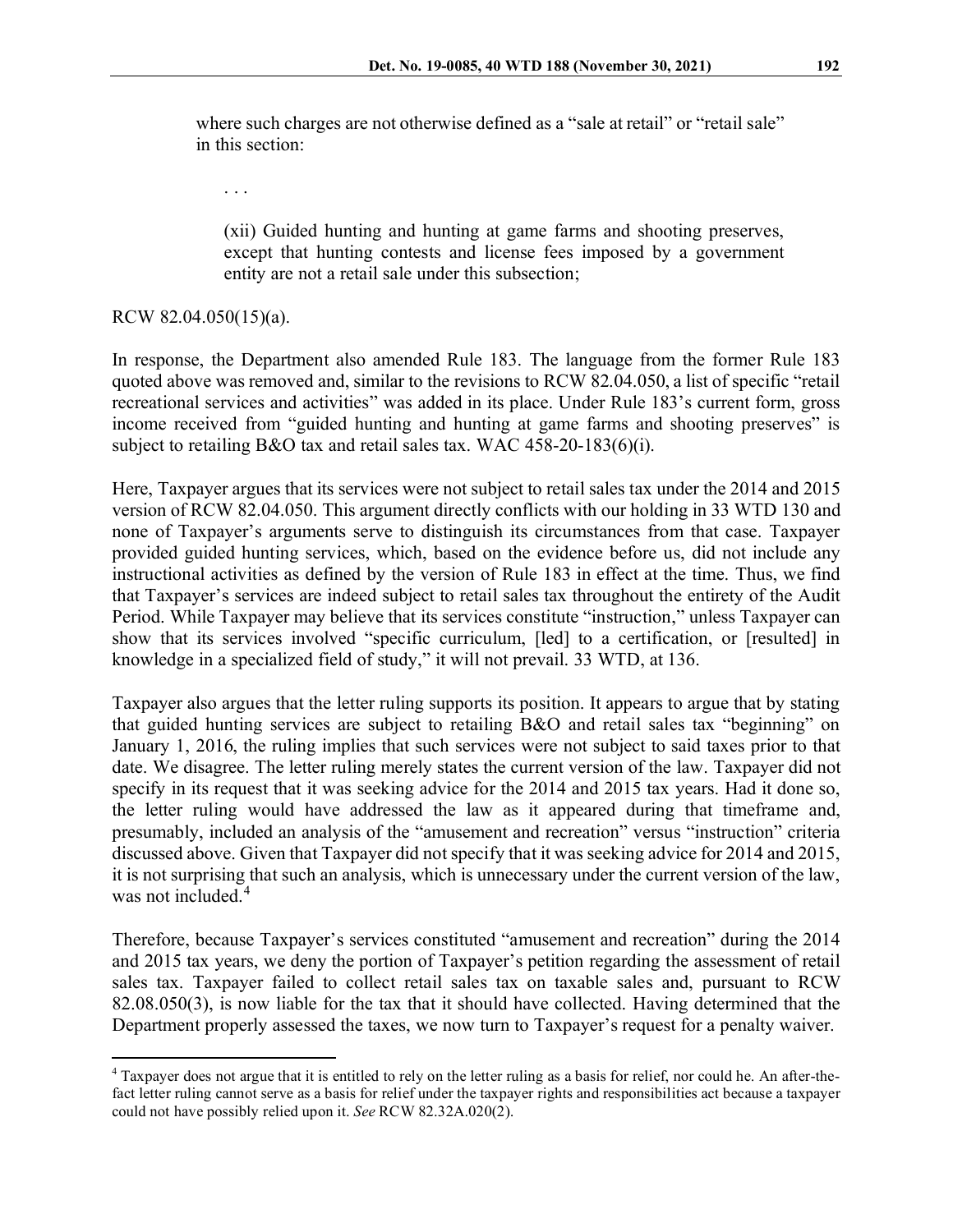### *2. Penalty Waiver*

The Department has limited authority to waive or cancel penalties. RCW 82.32.105. The Department can cancel a delinquent payment penalty or an assessment penalty if the penalty was the result of "circumstances beyond the control of the taxpayer[.]" RCW 82.32.105(1). WAC 458- 20-228 (Rule 228) explains that "[c]ircumstances beyond the control of the taxpayer are generally those which are immediate, unexpected, or in the nature of an emergency. Such circumstances result in the taxpayer not having reasonable time or opportunity to obtain an extension of the due date or otherwise timely file and pay." Rule 228(9)(a)(ii). The circumstances must directly cause the late payment or substantial underpayment. Rule 228(9)(a)(i).

Rule 228(9)(a)(ii) lists examples of circumstances that are beyond a taxpayer's control sufficient to cancel penalties:

- Erroneous written information from the Department;
- An act of fraud or conversion by the taxpayer's employee or contract helper which the taxpayer could not immediately detect or prevent;
- Emergency circumstances around the time of the due date, such as the death or serious illness of the taxpayer or a family member or accountant; or
- Destruction of the business or records by fire or other casualty.

Rule 228(9)(a)(iii) also lists examples of situations that are generally *not* beyond the control of a taxpayer:

- Financial hardship;
- A misunderstanding or lack of knowledge of a tax liability; or
- Mistakes or misconduct on the part of employees or other persons contracted with the taxpayer.

Washington's tax system places the burden of becoming informed about tax liability upon the taxpayer and it is the taxpayer who bears the consequences of a failure to be correctly informed. Det. No. 01-165R, 22 WTD 11 (2003). Taxpayers are responsible for knowing their tax reporting obligations and, if they are uncertain about their obligations, they must seek instruction from the Department. RCW 82.32A.030(2); *see also* Det. No. 01-165R, 22 WTD 11 (2003).

Here, Taxpayer argues that it was "unaware that it was required to collect sales tax as a hunting guide" and that it "did not have profession accounting guidance" during the Audit Period. Neither of those arguments provide a valid basis for a penalty waiver. Indeed, Rule 228 specifically lists a "misunderstanding or lack of knowledge of a tax liability" as a situation that is *not* considered to be beyond the control of the taxpayer. Taxpayer's knowledge – or lack thereof – of its responsibilities under Washington's tax laws is directly within its control. If it was uncertain about its obligations, it was its responsibility to contact the Department for guidance or otherwise seek assistance. Therefore, because Taxpayer has not presented any evidence that its failure to timely pay its tax liabilities was due to a circumstance beyond its control, we cannot grant a penalty waiver under RCW 82.32.105(1) or Rule 228.